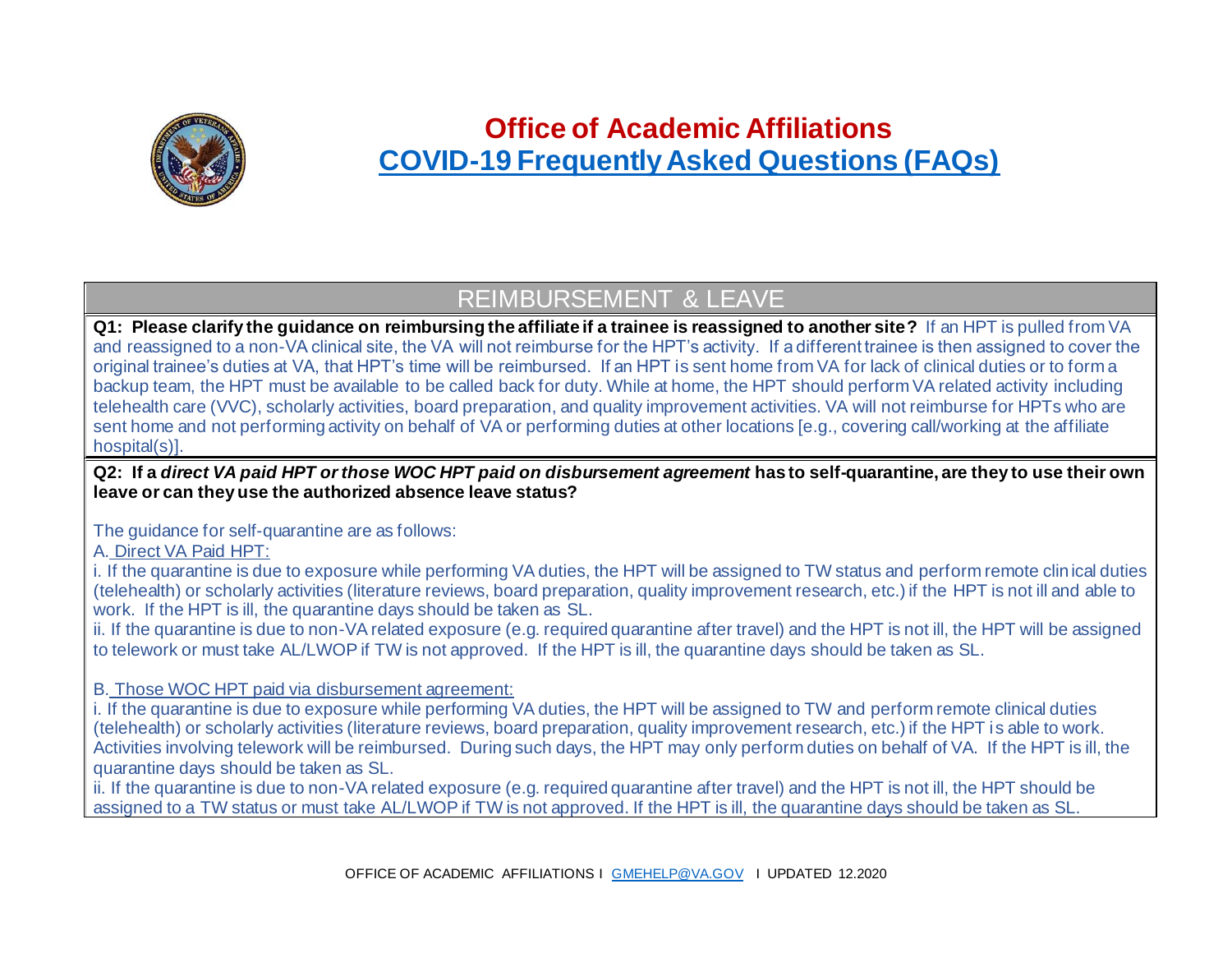In addition, VA medical centers with WOC HPTs on disbursement agreement may choose to use their sick leave pool as needed for trainees requiring additional sick leave due to COVID-19.

**Q3: If a fellow can be drafted to serve as an attending up to 20% of their time per ACGME guidance in emergency situations, do we pay them as a fellow or as staff?** As these fellows are in accredited training programs, they are still paid at a fellow salary.

**Q4: Is there ever a time when a VA Medical Center SHOULD NOT pay for current HPT rotations considering the current national health emergency? And similar question, the VA academic affiliate pulled their HPTs from the clinical rotations. Should VA continue paying their stipends?** OAA has identified the following situations where VA would not reimburse for HPT activity:

1.The affiliate has reassigned the HPT from the VA facility to the affiliate without providing a replacement trainee. Discussions should be occurring between the DEO, training directors, and the affiliate about the best path forward for their HPTs. Many facilities have successfully utilized telehealth so that HPTs can safely continue to care for Veterans during this time.

2.The affiliate unilaterally and without VA consent has sent the VA HPT home (e.g., there is still work to be done at the VA in person). DEOs should discuss the disagreements with the program director in these cases and see if an understanding for VA work can still be reached, perhaps with the HPT on TW status.

3.The HPT is not available for call-back to VA assignment having left the local commuting area to be with friends or family.

4.The HPT is sent to another non-VA facility and is performing non-VA work.

For direct stipend trainees in Associated Health and Nursing: VA will not pay stipends in AHE or Nursing if trainees cannot perform VA work, either at the VA facility or from home. Since AHE and Nursing HPT stipends are calculated and disbursed at hourly rates, the site may temporarily suspend the training experience and stipends, bringing the HPT back later in the academic year once there is increased stability. If the HPTs return, the stipends would resume. If the training is discontinued for the rest of the academic year, then the funds should be returned to OAA via the Needs & Excess process. Some categories of AHE HPTs may have the option to exhaust all leave and be put in LWOP status until training activities can resume. Please reach out to the OAA AHE team if this option is being considered.

## ROLE OF THE HPT DURING COVID

**Q5: If a facility experiences emergency level staffing and resource shortages due to COVID-19, would it be appropriate and allowed (with approval of the affiliate Program Director, VA Site Director, and/or Training Director and DEO) to have trainees help in other areas of the hospital. For example, could an Optometry resident help with screening questionnaires in triage areas in the ER?** Yes, HPTs, like staff, may be re-assigned to other priority duties in any area of the hospital. The DEO, Training Director and/or VA Site Director and affiliate Program Director should be consulted.

Many HPTs are in training to receive an "optional" credential. These HPTs may already have full licensure in their profession. If HPTs have already met the requirements of the pertinent VA Qualification Standard, they may be given privileges or scopes of practice and permitted to practice independently. Below is a list of AHE professions that might be able to function as LIPs during the COVID-19 national emergency. Some professions require licensure during training (Pharmacy) while for others it may be optional (Speech Pathology,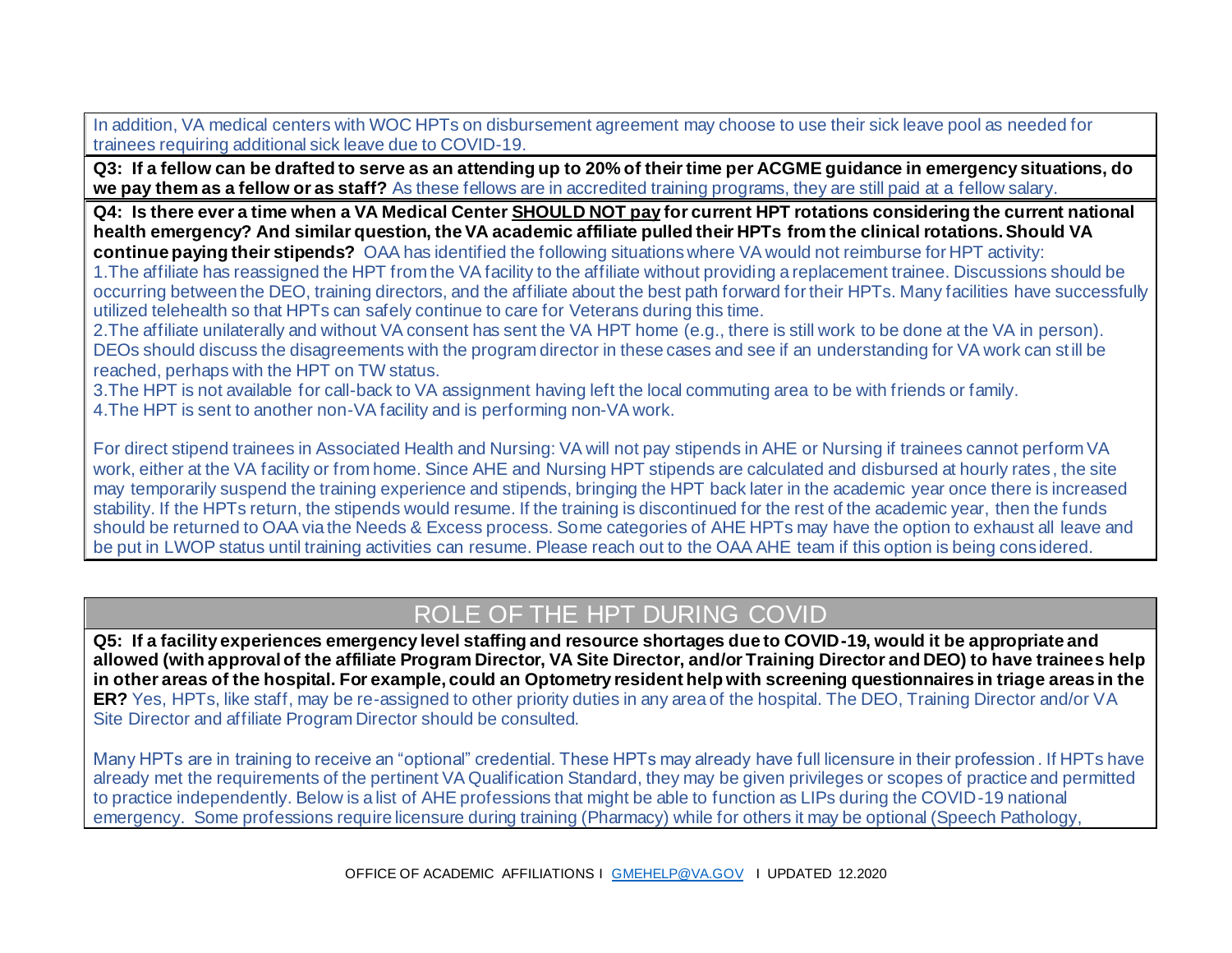Psychology), so only HPTs who have licensure may be eligible to practice independently. (Chiropractic residents, Clinical Pastoral Education residents (if already completed 2 units), OT fellows, Optometry residents, Pharmacy residents (PGY1 and PGY2), PT residents, PA post-graduate residents, Psychology residents, SW post master's fellows, Speech Pathology Clinical Fellows)

**Q6: How may psychology trainees be assigned for coping assistance for patients (e.g. direct staff/patient interaction, or as telephonic support, or from home/other sites)?** Psychology HPTs may participate in coping assistance onsite (face-to-face) or via telephonic/video support from their home or alternate work site.

**Q7: May HPTs participate in volunteer activities not related to their training?** HPTs may volunteer to provide additional non-clinical services outside of the scope of their training programs, such as performing housekeeping tasks. In this case, the volunteer should be registered through the Voluntary Office and may participate outside their regular training hours. Medical students, according to AAMC guidance, may volunteer to serve at the affiliate or at the VA. Since HPTs who wish to volunteer have already been onboarded, they do not need an additional volunteer appointment.

**Q8: What is the guidance for VA assigned trainees displaced from VA facilities, due to decreased educational and training experiences that were part of VA trainee rotations as a result of the Covid-19 national emergency?** VA intends to be a good partner during this national emergency. OAA provides additional flexibilities to allow for strategic and local workforce planning in the reimbursement for trainee activity for HPTs on disbursement agreements. HPTs displaced due to lack of training activity may be reassigned to other clinical duties (e.g. triage, testing stations, Veteran telehealth). They may also perform academic activities such as research, quality improvement activities, case study writing, or other scholarly activities. While these activities may or may not count towards clinical training requirements, they allow HPTs to do meaningful work, and potentially meet graduation requirements. The Designated Education Officer must approve these options. Trainees may also serve as part of a reserve staffing pool available for call back for VA clinical duties. The above activities may take place from home if there is a bona fide prohibition to being at VA for these activities (e.g. unnecessary infection exposure). Note that VA will not reimburse for non-VA activities, so that if a trainee is also assigned affiliate duties from home, the assignment should be viewed as a split rotation.

**Q9: I am concerned about HPTs not having enough clinical hours to successfully complete their training program. What should I do?** Many HPTs and training directors are concerned about what this crisis means for HPTs completing their clinical education. There is no simple answer. Some accrediting bodies indicate they are aware of the concern and are considering options. The ACGME has temporarily allowed Program Directors to determine if graduating HPTs have met the qualifications for graduation, even if case numbers are below required quotas. OAA's recommendation is to continue to preserve as much of the training experience as possible during this time of crisis. As noted in other FAQ responses, there are increased flexibilities with TW and telehealth. Facilities must ensure that HPTs have opportunities to continue engaging in healthcare activities. This is important to serving Veterans and enhancing their training experiences. Distance learning for didactic training and tele-supervision can also be utilized to assist in maintaining critical aspects of clinical training.

**Q10: If a resident has not completed the United States Medical Licensing Examination (USMLE) Step 3 examination due to the COVID-19 pandemic-related closure of testing sites, is the resident eligible for promotion to the next year of the educational program?** The ACGME has no requirement regarding HPTs taking or passing licensure examinations (i.e., USMLE or COMLEX-USA).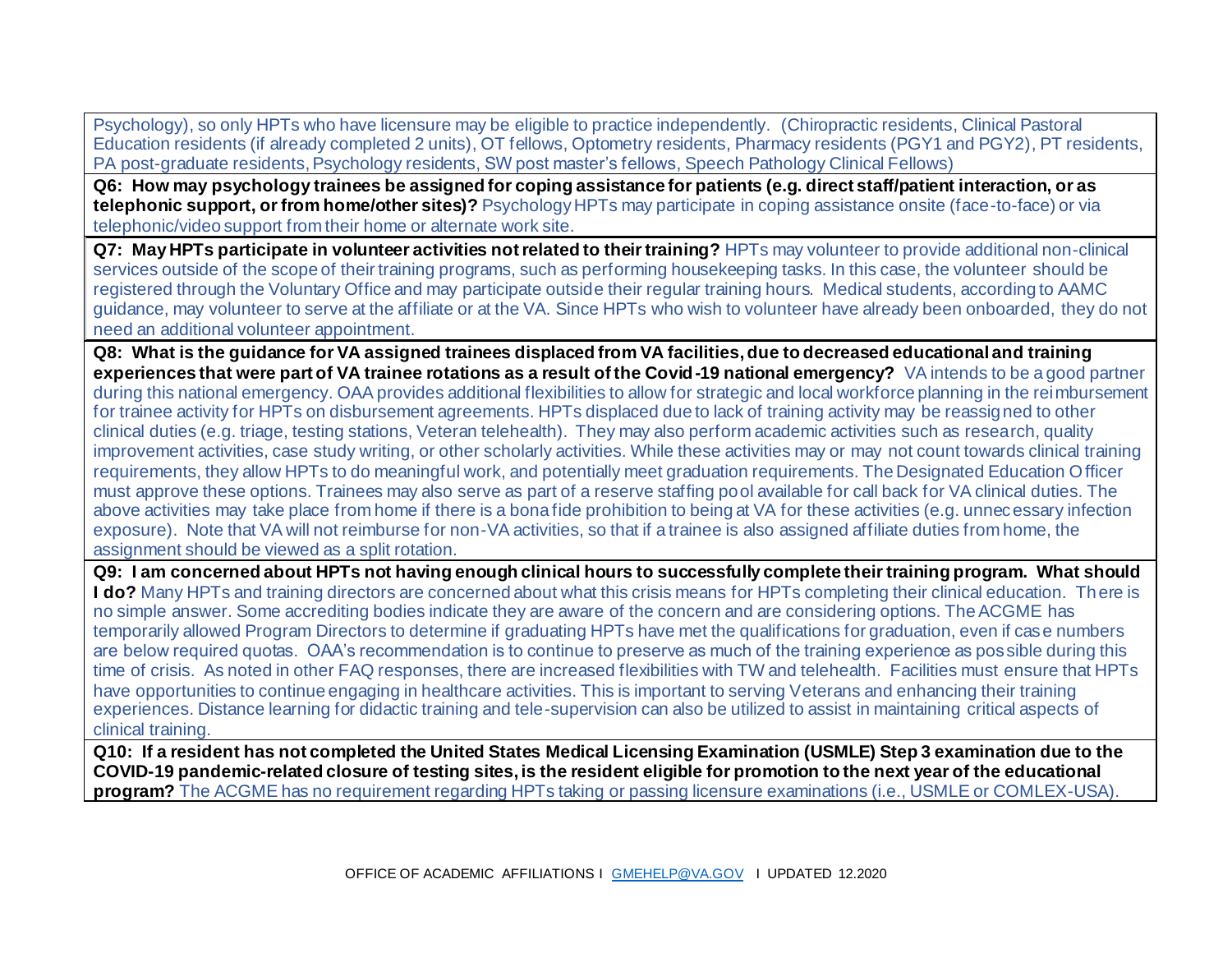Promotion is dependent upon the completion of milestones and determined by the program director with input from the affiliate 's Clinical Competency Committee.

### TELEHEALTH/TELEWORK & SUPERVISION *OAA SharePoint: [Additional Telehealth Guidance](https://dvagov.sharepoint.com/sites/VHAOAA/public/SitePages/Telehealth.aspx)*

**Q11: Guidelines from the Occupational Safety and Health Administration (OSHA) direct employees to telework without a signed agreement in place following the procedures outlined in 5 CFR § 550.409. However, an agreement should be completed as soon as practicable. Nothing was said about a TMS training waiver. How are resident/fellows performing TMS training for telework or telehealth?** OAA is the responsible office for all trainee assignments in TMS. OAA authorizes only a single TMS training for trainees called the Mandatory Training for Trainees course (MTT) or the annual Refresher. OAA has created a two page telework/telehealth primer for trainees which is sufficient. Supervisors are responsible for ensuring that trainees understand the ground rules of telehealth and telework. An email was transmitted on November 17, 2020 outlining the availability of telehealth information relevant for MTT training. In addition, this correspondence indicated that HPTs DO NOT need to complete any additional TMS modules in order to participate in telehealth. This official statement can be found on th[e Office of Connected Care](https://vaots.blackboard.com/bbcswebdav/library/LibraryContent/Telehealth/th_manual/th_manual/TH-manual.html) website.

**Q12: In deciding what trainee rotations should be stopped or moved to telework/telehealth, what are OAA recommendations for Associated Health Trainees who have stipends like Social Work Interns and Audiology/Speech Pathology trainees? If VA is paying the salary for the HPT, and the HPT can be an extender in the care process may the HPT continue their training in this capacity?** Depending on local circumstances, HPTs may be retained to work in the clinical environment. HPTs are capable of a wide array of duties that would be of assistance in this emergency. If the local facility has no current need for certain HPTs, they may be sent home on TW status and perform clinical activities (such as telehealth) or academic work.

**Q13: Have WOC (non-paid or those paid on disbursement agreement) HPTs been approved for virtual access (telehealth) to gain clinical hours?** Unpaid HPTs (WOC trainees) may be given remote access in order to continue their clinical work on TW status using telehealth modalities. All HPTs on disbursement agreements are VA employees, appointed as WOCs, and paid through disbursement, which is considered an "alternate payroll mechanism". TW is not an educational detail; TW agreements authorize HPTs to perfor m work activities from an "alternate work site" outside of the home VA facility. For reimbursement purposes, the telework location during the Covid-19 national emergency is considered part of VA.

**Q14: VA cannot supply enough phones for folks at home. Can HPTs who might be calling patients etc. use their own phones?** HPTs can use their own phones but should block their personal cell numbers such as with Doximity Dialer which has been made available for free. Also, \*67 before you dial blocks your number from being seen and is free for regular phone calls. HPTs are also permitted to use Face Time, Skype, or Zoom, but should not use public facing video like FaceTime Live. Further information may be found in the [Telework](https://dvagov.sharepoint.com/sites/VHAOAA/public/SitePages/Telehealth.aspx)  [for Trainees](https://dvagov.sharepoint.com/sites/VHAOAA/public/SitePages/Telehealth.aspx) handout.

**Q15: With the announcement of allowance for tele-supervision, can VA provide disbursement support for those activities if the trainee is not on VA grounds?** If the HPT continues to see VA patients via telehealth (e.g., from home during a quarantine) and has appropriate mechanisms to seek and receive supervision for these clinical encounters, the trainee time is still eligible for VA reimbursement.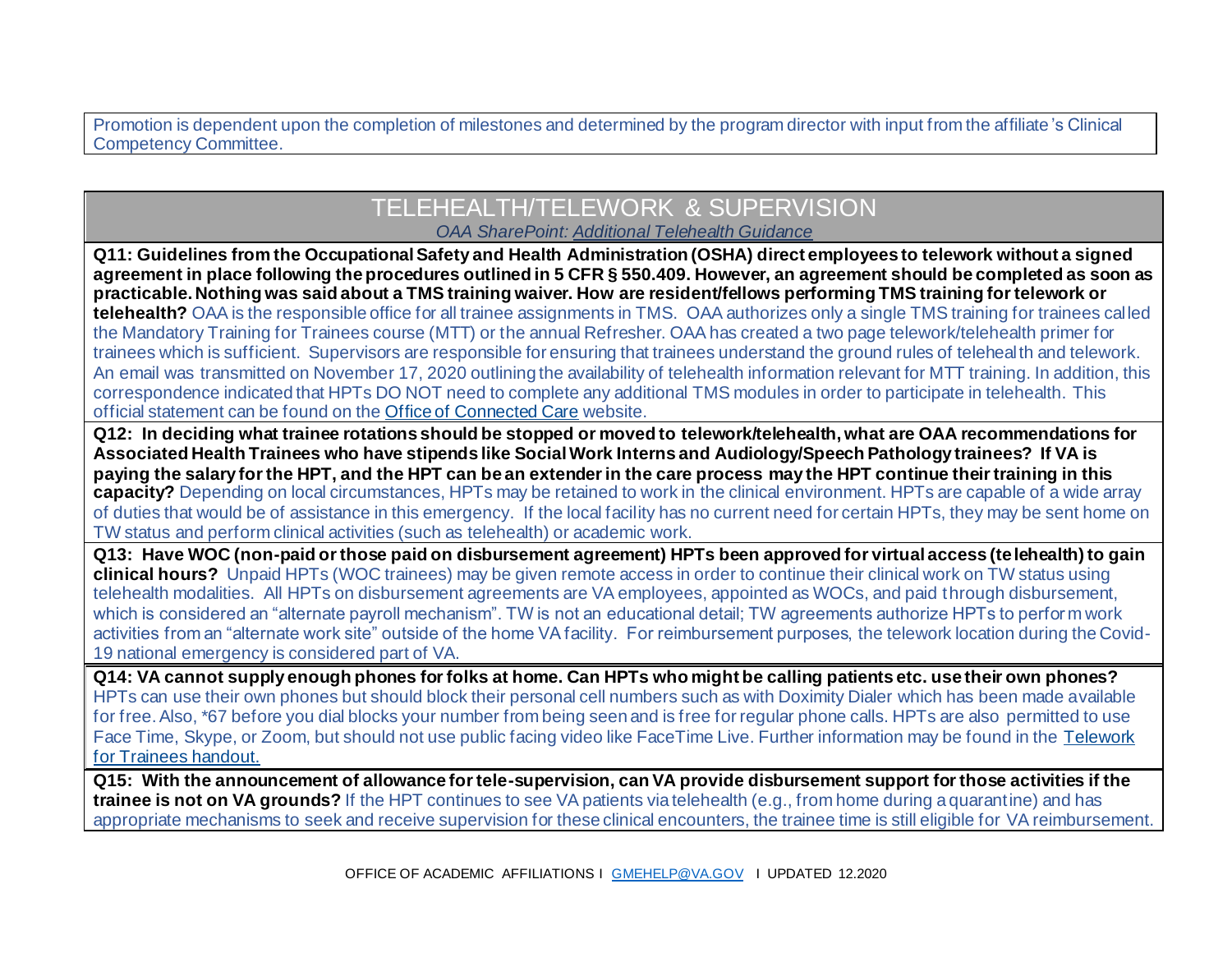The important criteria are that the HPT must be on approved TW status, must be doing only VA work during the time frame in question, and must be adequately supervised for that work. In addition, the HPT must not be on either sick leave or administrative (Weather &Safety) leave. Those leave statuses would not allow the HPT to continue to participate in patient care.

**Q16: Can an HPT now provide telehealth across state lines?** Yes; this changed on November 12, 2020. However, all HPTs must be appropriately supervised for all telehealth services.

**Q17: Is there any specific guidance pertaining to telework and tele-supervision for Advanced Fellows?** Advanced Fellows (AFs) are usually LIPs and are already given privileges/scopes of practice. As with all HPTs, Advanced Fellows are TW-eligible. However, in this time of crisis, AFs may also be reassigned as LIPs to areas of need at the facility.

**Q18: If a trainee is on-call for the VA, does the time at home count as tele-health? Or does the trainee still have to come into the VA in order to allow for reimbursement?** VA does not pay for on-call time. During this COVID-19 emergency, if the VA has determined that the trainee should work from home (because of infection risk, space constraints, lack of PPE, etc) a trainee must be performing VA duties such as clinical, scholarly, quality improvement, or academic for VA to reimburse such time. However, if VA reimburses for such athome work, the HPT may not be assigned to cover any other non-VA duties unless adjustments are made for equitable reimbursement. This would be considered a split rotation. If there are no restrictions for coming into the VA facility, the HPT must be participating in activity physically at the VA facility for such activity to be reimbursed. On days such as weekend days without VA assigned duties for VA assigned HPTs, VA will pay its proportionate share of days. HPTs must be assigned only to VA for those days.

### NURSING RN RESIDENCY SPECIFIC

#### **PB-RNR's Role During COVID 19**

•Our PB-RNR HPTs are licensed, highly skilled, and valuable RNs. They can and should contribute to caring for our patients during these critical times. There are many ways on how our PB-RNR HPTs can contribute during this National Crisis.

•The decision on the utilization of PB-RNR HPTs is made locally between the Designated Education Officer (DEO), the ADPCS/Nurse Executive (NE), and the PB-RNR Program Director (PD).

•Clinical reassignments to areas outside of the previously planned rotations/training blocks are also permitted during this time. Reassignments must be discussed and approved by the DEO and the ADPCS/NE.

•Please note that PB-RNR HPTs must always continue to be supervised regardless of their place of assignment.

#### **Per CCNE:**

"CCNE does not dictate method of program or content delivery in its accreditation standards. It is up to each program to dete rmine how to deliver course content. Varied course delivery technologies, including but not limited to utilizing online modalities, even if these were not previously used by the program, are acceptable."

"Institutions are encouraged to employ a variety of teaching-learning practices that will support residents as they transition to their first professional nursing role and meet the program outcomes. Institutions must ensure that teaching-learning support services are in place to accommodate any transition in delivery."

**PB-RNR Leave Options**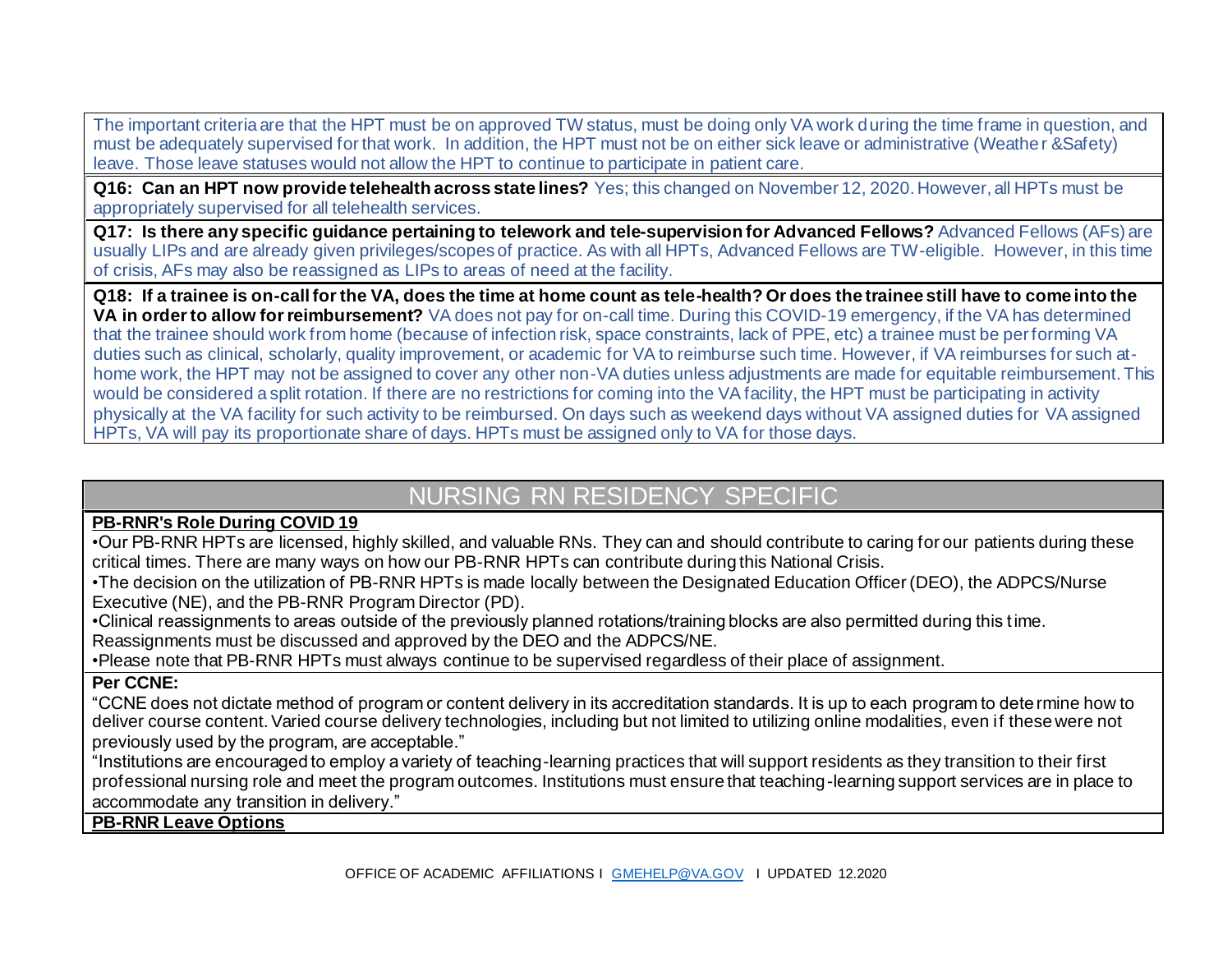PB-RNR HPTs have all the same leave options as staff RNs, with the exception to Annual Leave (residents accrue AL based on their federal leave service computation date as follows: less than 3 years of service – 4 hours per pay period; between 3 and 15 years of service – 6 hours per pay period; and 15 years of service or more – 8 hours per pay period. All nurse residents also accrue 4 hours of SL for every 80 hours in pay status.)

•Sick Leave (SL): If an HPT is not feeling well or needs to care for a sick family member, sick leave should be taken. Options for advanced sick leave are also available.

•Administrative Leave (AA) / Weather and Safety Leave: HPTs who are quarantined (exposure or possible exposure) but not infected may be placed on telework so that they can continue to provide clinical care to Veterans through telehealth modalities. Administrative leave (weather and safety leave) is the less preferred option.

•Annual Leave (AL): HPTs who are not on SL, quarantined, or placed on approved telework, MUST take annual leave for any abse nces. •Please consult with your Designated Education Officer and the ADPCS/NE to ensure the plan for PB-RNR leave and telework is aligned with the VAMC staffing contingency plan and is approved and communicated appropriately among all stakeholders.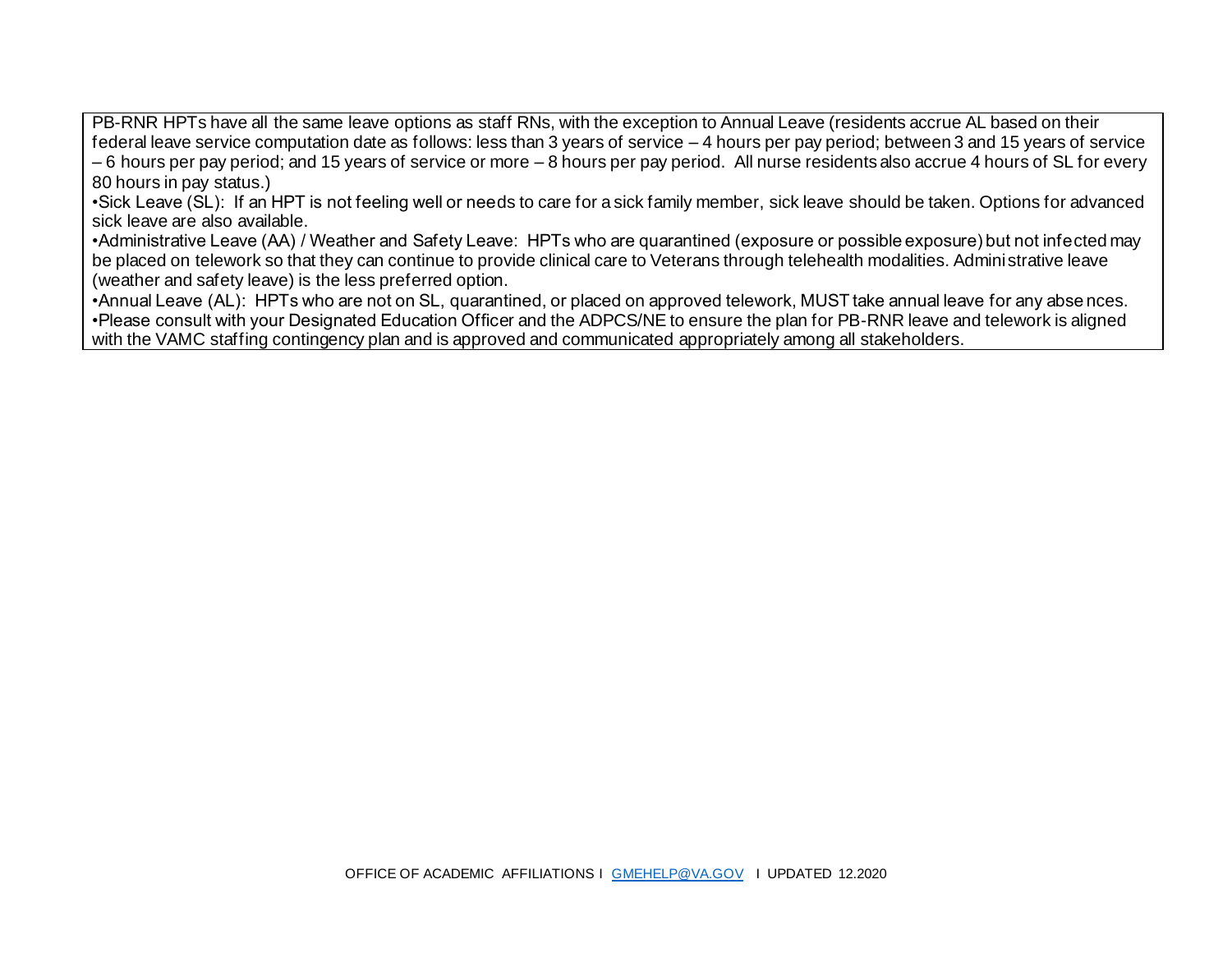| <b>ACRONYMS</b>               |                                                                 |  |
|-------------------------------|-----------------------------------------------------------------|--|
| AA                            | <b>Authorized Absence</b>                                       |  |
| <b>AAMC</b>                   | Association of American Medical Colleges                        |  |
| <b>ACGME</b>                  | Accreditation Council for Graduate Medical Education            |  |
| <b>ADPCS</b>                  | Associate Director for Patient Care Services or Nurse Executive |  |
| AF                            | <b>Advanced Fellows</b>                                         |  |
| <b>AHE</b>                    | <b>Associated Health Education</b>                              |  |
| <b>AL</b>                     | <b>Annual Leave</b>                                             |  |
| <b>CCNE</b>                   | Commission on Collegiate Nursing Education                      |  |
| <b>CLC</b>                    | Community Living Center (VA Nursing Home)                       |  |
| <b>COMELEX-</b><br><b>USA</b> | Osteopathic Medical Licensing Examination of the United States  |  |
| <b>DEO</b>                    | <b>Designated Education Officer</b>                             |  |
| ER                            | <b>Emergency Room</b>                                           |  |
| <b>FAQ</b>                    | <b>Frequently Asked Question</b>                                |  |
| <b>FTEE</b>                   | <b>Full-Time Equivalent Employee</b>                            |  |
| <b>HPT</b>                    | <b>Health Professional Trainee</b>                              |  |
| $\mathsf{I}\mathsf{T}$        | Information Technology                                          |  |
| <b>LIP</b>                    | Licensed Independent Practitioners                              |  |
| <b>LWOP</b>                   | Leave Without Pay status                                        |  |
| <b>MTT</b>                    | <b>Mandatory Training for Trainees</b>                          |  |
| <b>NE</b>                     | <b>Nurse Executive</b>                                          |  |
| <b>OAA</b>                    | <b>Office of Academic Affiliations</b>                          |  |
| <b>OSHA</b>                   | Occupational Safety and Health Administration                   |  |
| OT                            | <b>Occupational Therapist</b>                                   |  |
| PA                            | Physician Assistant                                             |  |
| <b>PB-RNR</b>                 | Post-Baccalaureate-Registered Nurse Residency                   |  |
| <b>PGY</b>                    | Post Graduate Year                                              |  |